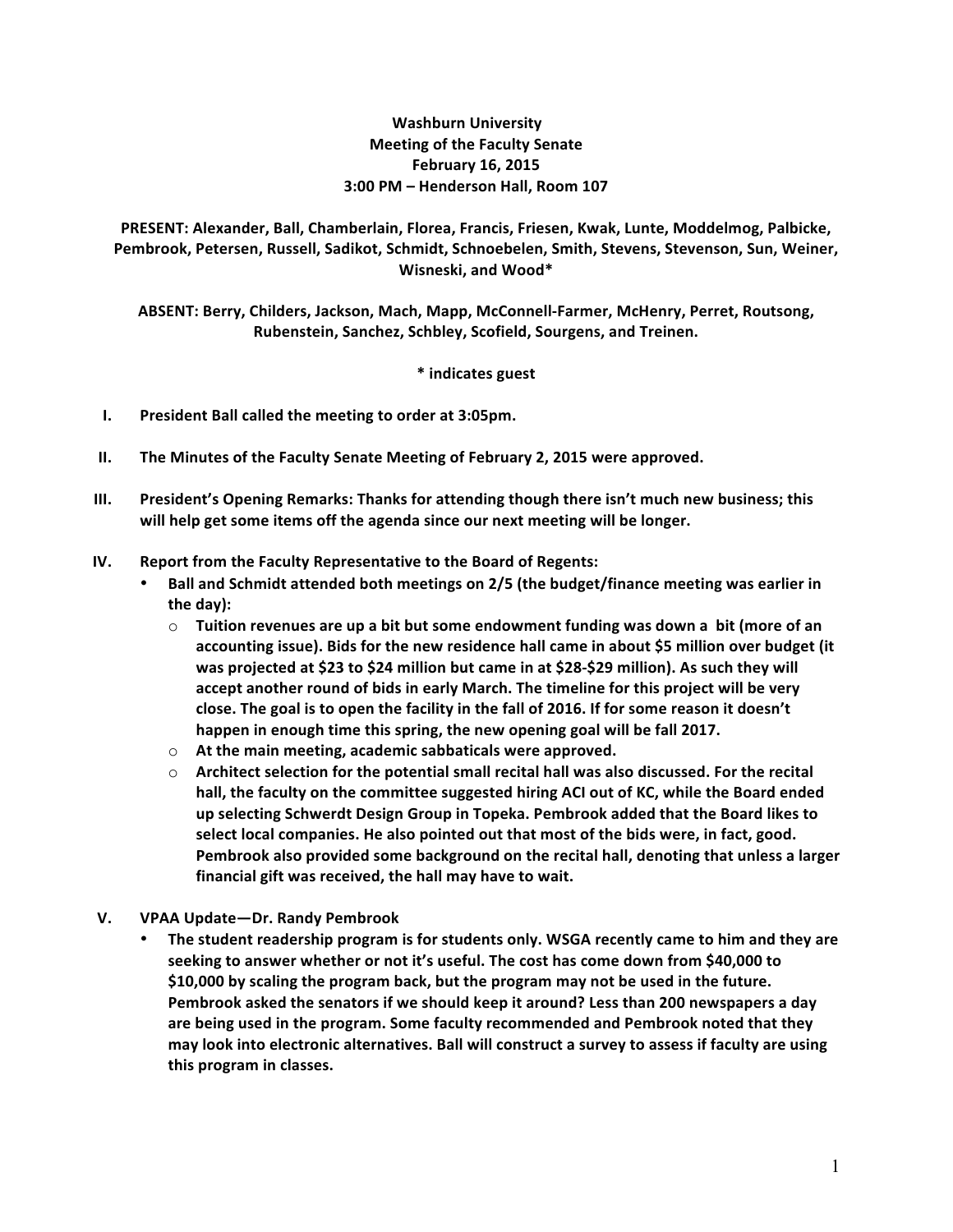- On the state rescission of LGBT protection policy change last week: WU employees are not state employees so are unaffected. Washburn policies protect employees in terms of both sexual orientation and gender identity.
- **VI. Faculty Senate Committee Reports**
	- The Academic Affairs Committee minutes from November 10, 2014 were approved.
- **VII. University Committee Reports**
	- The Graduate Council minutes from November 17, 2014 were received.
	- The Sabbatical Committee minutes from December 1, 2014 were received.
	- The International Education Committee minutes from November 20, 2014 were received.
	- The Honors Advisory Board minutes from November 5, 2014 were received.

## **VIII. Special Orders:**

- Takrima Sadikot was nominated for the position of Parliamentarian of the Faculty Senate and **elected by acclimation.**
- **IX. Old Business: NONE**
- **X. New Business: NONE**
- **XI. Information Items: NONE**
- **XII. Discussion Items:**
	- Request for feedback regarding certificates in Teaching and Learning (Margaret Wood). Wood noted that C-TEL would like to indicate a badge on the faculty directory for those who have completed the certificate (and showed an example of what this might look like). She wondered about any possible downsides or problems? Russell indicated that he liked it. **Moddelmog** wondered if we would be doing this elsewhere with other programs. Ball thought it would be nice. Pembrook said that Ally training is thinking of doing this same sort of thing, as well. Petersen thought that too many badges could lessen their impact; is there something else to do? Wood showed another option—a drop down list of members that have a badge for each workshop in which a member participated. Wood noted that this will be archived and **kept for approximately seven years (similar to the conventional Tenure and Promotion cycle). Petersen wondered about who would or might be using these websites that have this** information and to what end; the latter seems more useful for the faculty members while the **former system seemed more useful to outside seekers of information about the faculty (prospective students, for instance). Russell noted that it could be useful on the faculty** member's homepage or as a physical badge of some kind similar to faculty WTE medallions. Ball said that we could allow the faculty to show the badges they wanted to see so that the webpages wouldn't get cluttered or confusing. Pembrook wondered if the badges under the faculty's name could link to something describing the badges (a way to blend the approaches); Wood said that this would be easy to accomplish. Sun indicated that she liked option one but said it should remain optional; she wondered if the second option didn't seem a bit childish in design (aesthetically-speaking). Petersen wondered if a statement or description of some sort **should** be made to describe the effort behind the badge for clarification beyond just the image. Wood thanked the senators for their feedback.